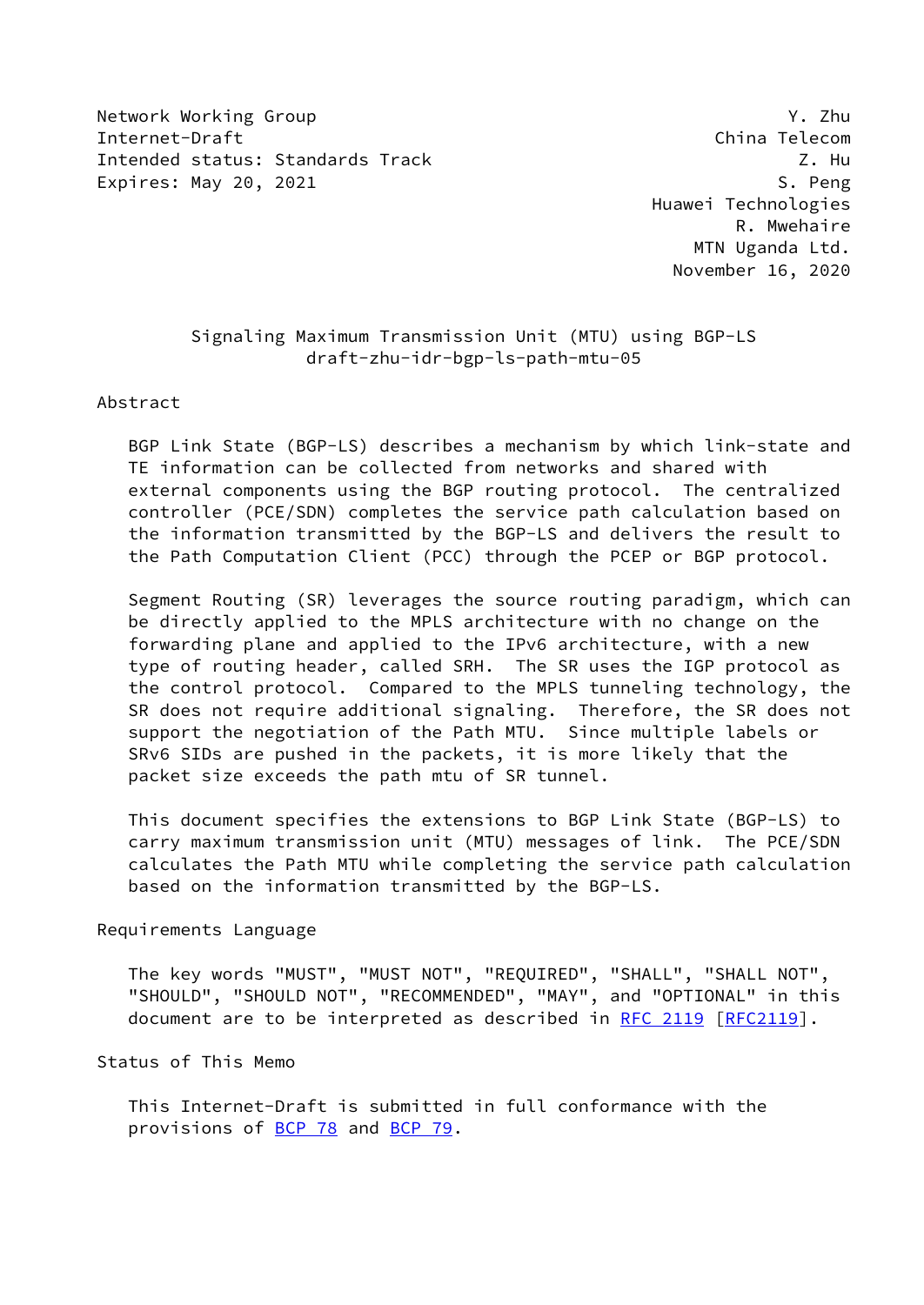<span id="page-1-1"></span>Internet-Draft Signaling MTU using BGP-LS November 2020

 Internet-Drafts are working documents of the Internet Engineering Task Force (IETF). Note that other groups may also distribute working documents as Internet-Drafts. The list of current Internet- Drafts is at<https://datatracker.ietf.org/drafts/current/>.

 Internet-Drafts are draft documents valid for a maximum of six months and may be updated, replaced, or obsoleted by other documents at any time. It is inappropriate to use Internet-Drafts as reference material or to cite them other than as "work in progress."

This Internet-Draft will expire on May 20, 2021.

Copyright Notice

 Copyright (c) 2020 IETF Trust and the persons identified as the document authors. All rights reserved.

This document is subject to **[BCP 78](https://datatracker.ietf.org/doc/pdf/bcp78)** and the IETF Trust's Legal Provisions Relating to IETF Documents [\(https://trustee.ietf.org/license-info](https://trustee.ietf.org/license-info)) in effect on the date of publication of this document. Please review these documents carefully, as they describe your rights and restrictions with respect to this document. Code Components extracted from this document must include Simplified BSD License text as described in Section 4.e of the Trust Legal Provisions and are provided without warranty as described in the Simplified BSD License.

Table of Contents

| 3. |                                                                                                                                          |  |
|----|------------------------------------------------------------------------------------------------------------------------------------------|--|
| 4. | BGP_LS Extensions for Link MTU $\cdot \cdot \cdot \cdot \cdot \cdot \cdot \cdot \cdot \cdot \cdot \cdot \cdot \cdot \cdot \cdot \cdot 6$ |  |
| 5. |                                                                                                                                          |  |
| 6. |                                                                                                                                          |  |
|    |                                                                                                                                          |  |
|    |                                                                                                                                          |  |
|    |                                                                                                                                          |  |
|    | 9.1. Normative References 7                                                                                                              |  |
|    | 9.2. Informative References 7                                                                                                            |  |
|    |                                                                                                                                          |  |

<span id="page-1-0"></span>[1](#page-1-0). Introduction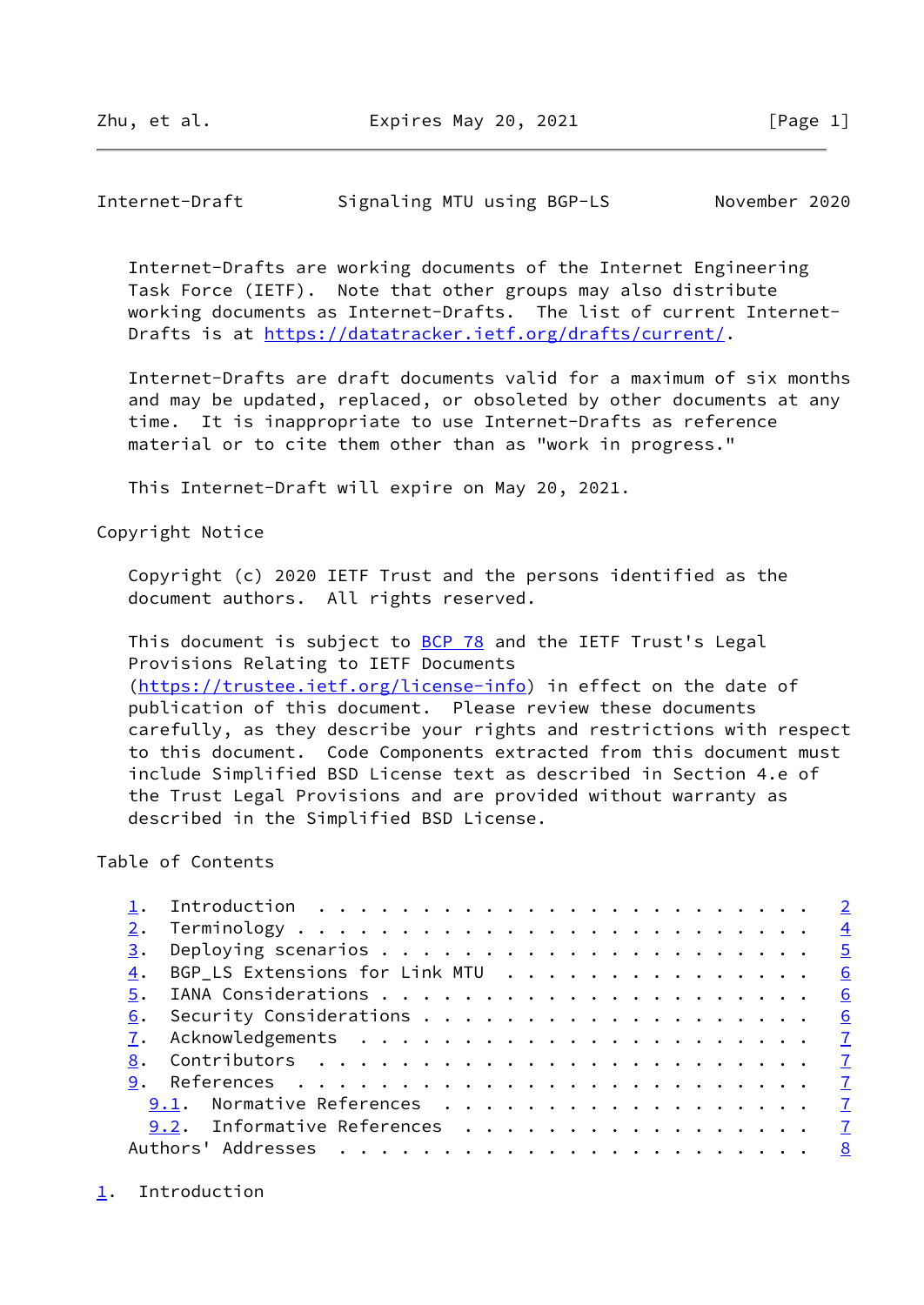[\[RFC7752](https://datatracker.ietf.org/doc/pdf/rfc7752)]describes the implementation mechanism of BGP-LS by which link-state and TE information can be collected from networks and shared with external components using the BGP routing protocol [\[RFC4271](https://datatracker.ietf.org/doc/pdf/rfc4271)]. BGP-LS allows the necessary Link-State Database (LSDB)

|  | Zhu, et al. | Expires May 20, 2021 | [Page 2] |
|--|-------------|----------------------|----------|
|--|-------------|----------------------|----------|

Internet-Draft Signaling MTU using BGP-LS November 2020

 and Traffic Engineering Database (TEDB) information to be collected from the IGP within the network, filtered according to configurable policy, and distributed to the PCE as necessary.

 The appropriate MTU size guarantees efficient data transmission. If the MTU size is too small and the packet size is large, fragmentation may occur too much and packets are discarded by the QoS queue. If the MTU configuration is too large, packet transmission may be slow. Path MTU is the maximum length of a packet that can pass through a path without fragmentation. [\[RFC1191](https://datatracker.ietf.org/doc/pdf/rfc1191)] describes a technique for dynamically discovering the maximum transmission unit (MTU) of an arbitrary internet path.

 The traditional MPLS tunneling technology has signaling for establishing a path. [[RFC3988](https://datatracker.ietf.org/doc/pdf/rfc3988)] defines the mechanism for automatically discovering the Path MTU of LSPs. For a certain FEC, the LSR compares the MTU advertised by all downstream devices with the MTU of the FEC output interface in the local device, and calculates the minimum value for the upstream device.

 [RFC3209] specify the mechanism of MTU signaling in RSVP-TE. The ingress node of the RSVP-TE tunnel sends a Path message to the downstream device. The Adspec object in the Path message carries the MTU. Each node along the tunnel receives a Path message, compares the MTU value in the Adspec object with the interface MTU value and MPLS MTU configured on the physical output interface of the local tunnel, obtains the minimum MTU value, and puts it into the newly constructed Path message and continues to send it to the downstream equipment. Thus, the MTU carried in the Path message received by the Egress node is the minimum value of the path MTU. The Egress node brings the negotiated Path MTU back to the Ingress node through the Resv message.

Segment Routing (SR) described in [[RFC8402](https://datatracker.ietf.org/doc/pdf/rfc8402)] leverages the source routing paradigm. Segment Routing can be directly applied to the MPLS architecture with no change on the forwarding plane [\[RFC8660](https://datatracker.ietf.org/doc/pdf/rfc8660)]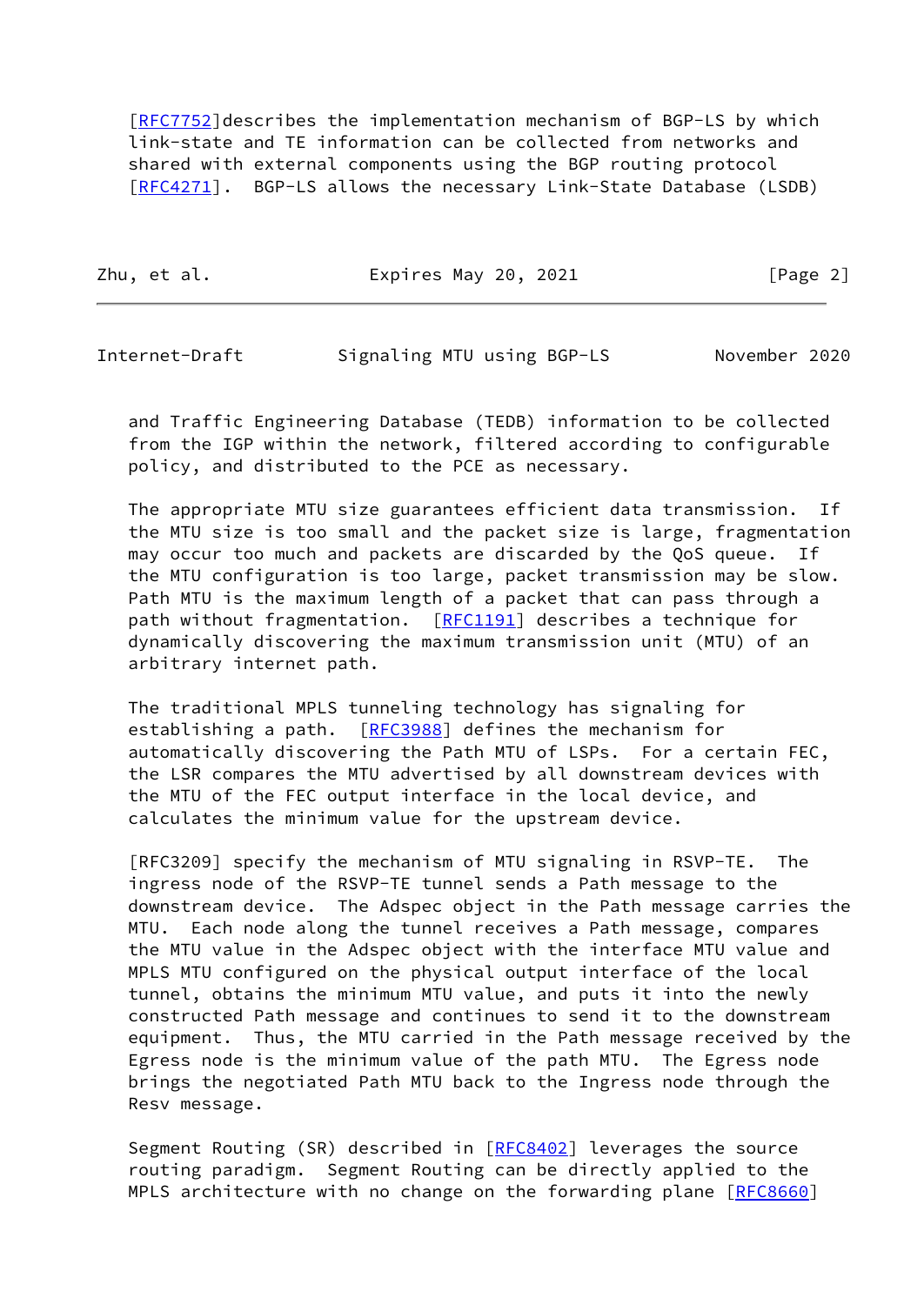and applied to the IPv6 architecture with a new type of routing header called the SR header (SRH) [[RFC8754](https://datatracker.ietf.org/doc/pdf/rfc8754)]. [\[I-D.ietf-idr-bgp-ls-segment-routing-ext](#page-7-4)] defines SR extensions to BGP-LS and specifies the TLVs and sub-TLVs for advertising SR information. Based on the SR information reported by the BGP-LS, the SDN can calculate the end-to-end explicit SR-TE paths or SR Policies.

 Nevertheless, Segment Routing is a tunneling technology based on the IGP protocol as the control protocol, and there is no additional signaling for establishing the path. so the Segment Routing tunnel cannot currently support the negotiation mechanism of the MTU. Multiple labels or SRv6 SIDs are pushed in the packets. This causes

| Zhu, et al.<br>[Page 3]<br>Expires May 20, 2021 |  |
|-------------------------------------------------|--|
|-------------------------------------------------|--|

<span id="page-3-1"></span>Internet-Draft Signaling MTU using BGP-LS November 2020

 the length of the packets encapsulated in the Segment Routing tunnel to increase during packet forwarding. This is more likely to cause packet size exceed the traditional MPLS packet size.

 This document specify the extension to BGP Link State (BGP-LS) to carry link maximum transmission unit (MTU) messages.

<span id="page-3-0"></span>[2](#page-3-0). Terminology

This draft refers to the terms defined in [[RFC8201](https://datatracker.ietf.org/doc/pdf/rfc8201)], [\[RFC4821](https://datatracker.ietf.org/doc/pdf/rfc4821)] and [\[RFC3988](https://datatracker.ietf.org/doc/pdf/rfc3988)].

- MTU: Maximum Transmission Unit, the size in bytes of the largest IP packet, including the IP header and payload, that can be transmitted on a link or path. Note that this could more properly be called the IP MTU, to be consistent with how other standards organizations use the acronym MTU.
- Link MTU: The Maximum Transmission Unit, i.e., maximum IP packet size in bytes, that can be conveyed in one piece over a link. Be aware that this definition is different from the definition used by other standards organizations.

 For IETF documents, link MTU is uniformly defined as the IP MTU over the link. This includes the IP header, but excludes link layer headers and other framing that is not part of IP or the IP payload.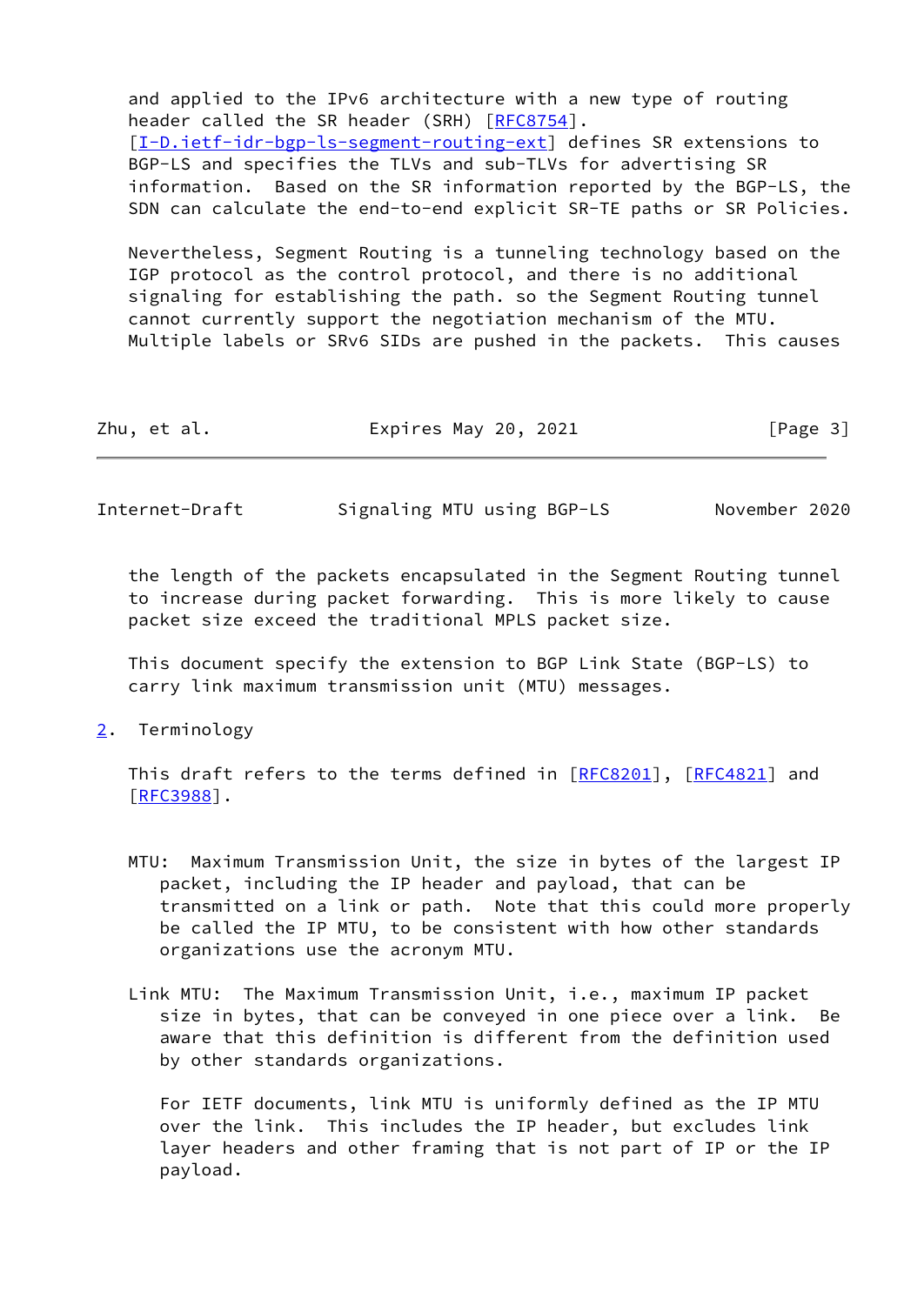Be aware that other standards organizations generally define link MTU to include the link layer headers.

 For the MPLS data plane, this size includes the IP header and data (or other payload) and the label stack but does not include any lower-layer headers. A link may be an interface (such as Ethernet or Packet-over- SONET), a tunnel (such as GRE or IPsec), or an LSP.

 Path: The set of links traversed by a packet between a source node and a destination node.

 Path MTU, or PMTU: The minimum link MTU of all the links in a path between a source node and a destination node.

Zhu, et al. **Expires May 20, 2021** [Page 4]

<span id="page-4-1"></span>Internet-Draft Signaling MTU using BGP-LS November 2020

<span id="page-4-0"></span>[3](#page-4-0). Deploying scenarios

 This document suggests a solution to extension to BGP Link State (BGP-LS) to carry maximum transmission unit (MTU) messages. The MTU information of the link is acquired through the process of collecting link state and TE information by BGP-LS. Concretely, a router maintains one or more databases for storing link-state information about nodes and links in any given area. The router's BGP process can retrieve topology from these IGP, BGP and other sources, and distribute it to a consumer, either directly or via a peer BGP speaker (typically a dedicated Route Reflector). [[RFC7176](https://datatracker.ietf.org/doc/pdf/rfc7176)] specifies a possible way of using the ISIS mechanism and extensions for link MTU Sub-TLV. In the case of inter-AS scenario (e.g., BGP EPE), the link MTU of the inter-AS link can be collected via BGP-LS directly.

As per [\[RFC7752](https://datatracker.ietf.org/doc/pdf/rfc7752)], the collection of link-state and TE information and its distribution to consumers is shown in the following figure.

 +-----------+ | Consumer | +-----------+  $\mathcal{N}$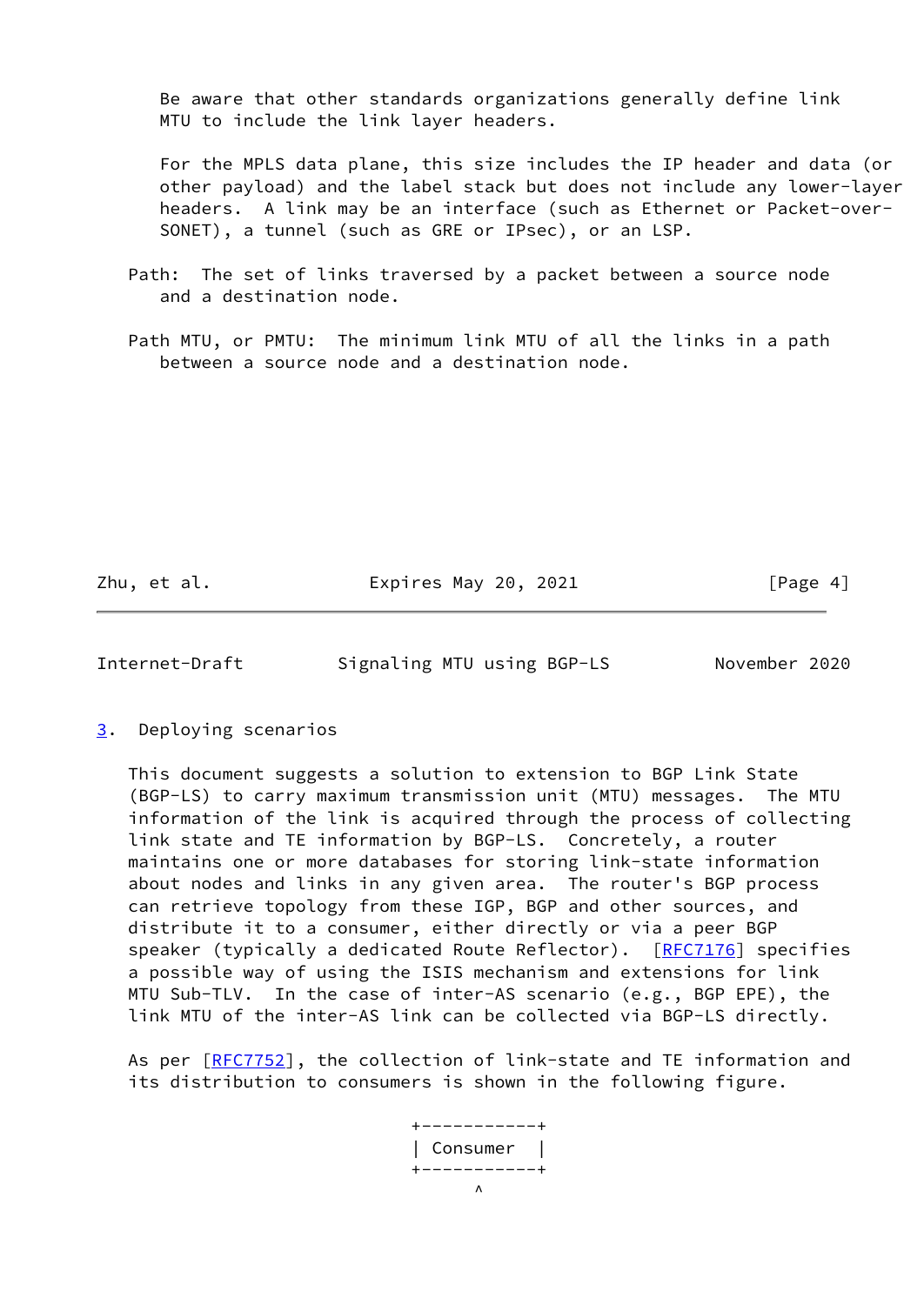

Figure 1: Collection of Link-State and TE Information

 Please note that this signaled MTU may be different from the actual MTU, which is usually from configuration mismatches in a control plane and a data plane component.

| Zhu, et al. | Expires May 20, 2021 | [Page 5] |
|-------------|----------------------|----------|
|             |                      |          |

<span id="page-5-1"></span>Internet-Draft Signaling MTU using BGP-LS November 2020

## <span id="page-5-0"></span>[4](#page-5-0). BGP\_LS Extensions for Link MTU

 [RFC7752] defines the BGP-LS NLRI that can be a Node NLRI, a Link NLRI or a Prefix NLRI. The corresponding BGP-LS attribute is a Node Attribute, a Link Attribute or a Prefix Attribute. [\[RFC7752](https://datatracker.ietf.org/doc/pdf/rfc7752)] defines the TLVs that map link-state information to BGP-LS NLRI and the BGP- LS attribute. Therefore, according to this document, a new sub-TLV is added to the Link Attribute TLV. It is an independent attribute TLV that can be used for the link NLRI advertised with all the Protocol IDs.

The format of the sub-TLV is as shown below.

x TYPE - TBD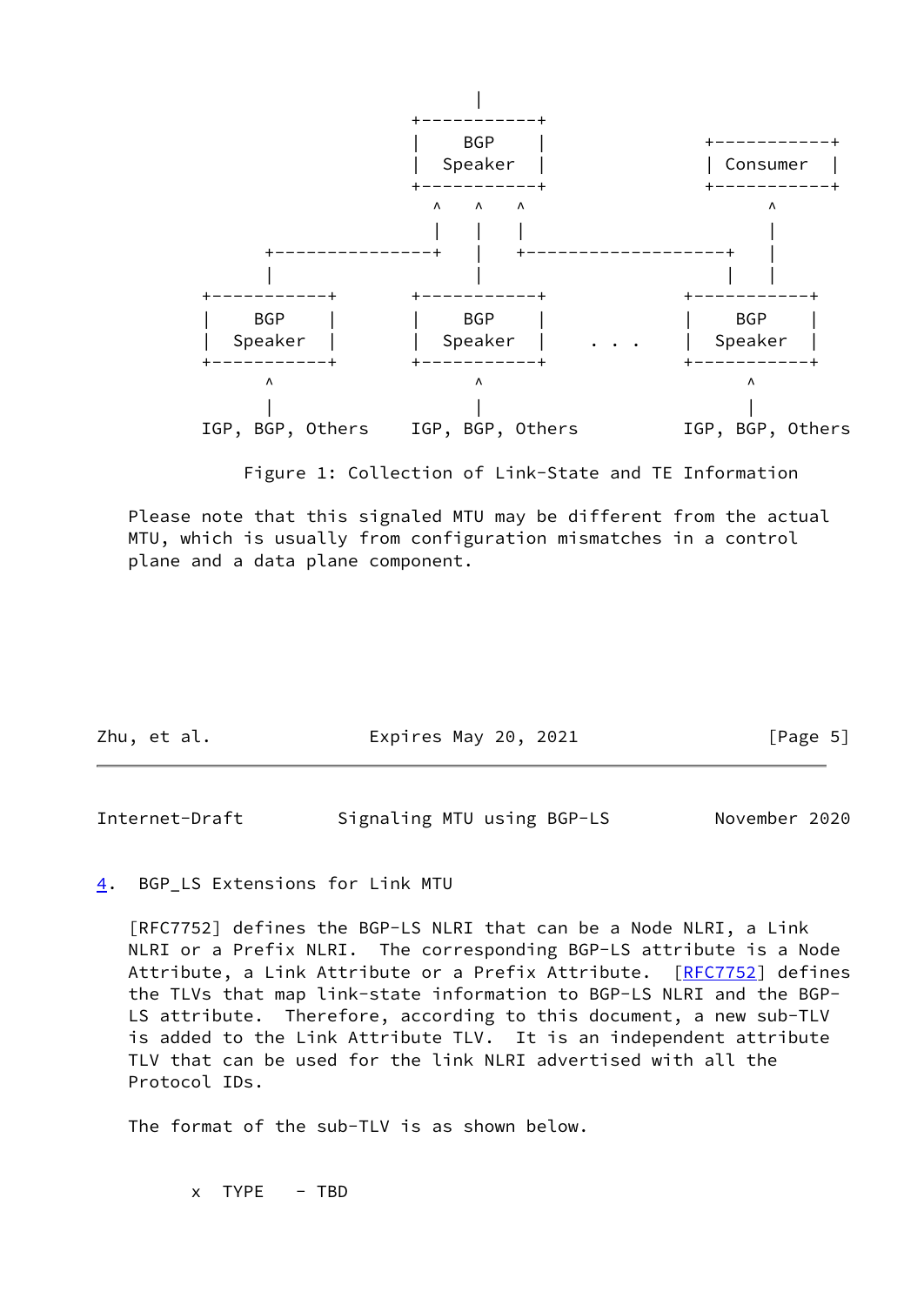x LENGTH - Total length of the value field, it should be 2 x VALUE - 2-byte MTU value of the link

 No. of Octets +-----------------+ | MTU value | 2 .<br>+------------------+

Figure 2. Sub-TLV Format for Link MTU

 Whenever there is a change in MTU value represented by Link Attribute TLV, BGP-LS should re-originate the respective TLV with the new MTU value.

<span id="page-6-0"></span>[5](#page-6-0). IANA Considerations

 This document requests assigning a new code-point from the BGP-LS Link Descriptor and Attribute TLVs registry as specified in [section](#page-5-0) [4](#page-5-0).

| Value | Description | Reference     |
|-------|-------------|---------------|
|       |             |               |
| TBD   | link MTU    | This document |

<span id="page-6-1"></span>[6](#page-6-1). Security Considerations

 This document does not introduce security issues beyond those discussed in [RFC7752](https://datatracker.ietf.org/doc/pdf/rfc7752).

<span id="page-6-3"></span>

| Zhu, et al.         | Expires May 20, 2021       | [Page 6]      |  |
|---------------------|----------------------------|---------------|--|
| Internet-Draft      | Signaling MTU using BGP-LS | November 2020 |  |
| 7. Acknowledgements |                            |               |  |
| 8. Contributors     |                            |               |  |
| Gang Yan            |                            |               |  |

<span id="page-6-4"></span><span id="page-6-2"></span> Huawei China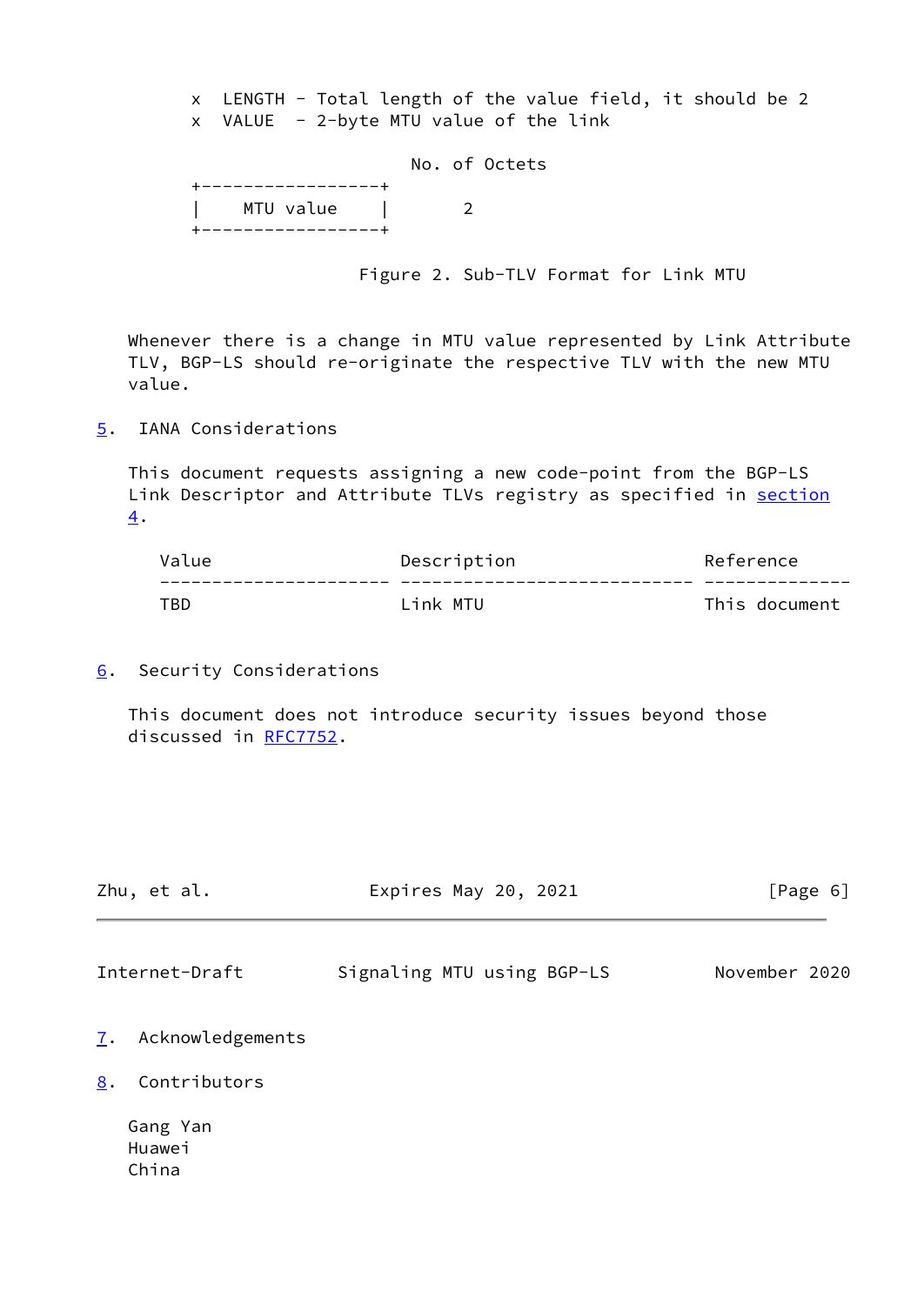Email:yangang@huawei.com

 Junda Yao Huawei China

Email:yaojunda@huawei.com

<span id="page-7-0"></span>[9](#page-7-0). References

<span id="page-7-1"></span>[9.1](#page-7-1). Normative References

 [RFC2119] Bradner, S., "Key words for use in RFCs to Indicate Requirement Levels", [BCP 14](https://datatracker.ietf.org/doc/pdf/bcp14), [RFC 2119](https://datatracker.ietf.org/doc/pdf/rfc2119), DOI 10.17487/RFC2119, March 1997, <[https://www.rfc-editor.org/info/rfc2119>](https://www.rfc-editor.org/info/rfc2119).

<span id="page-7-2"></span>[9.2](#page-7-2). Informative References

<span id="page-7-4"></span>[I-D.ietf-idr-bgp-ls-segment-routing-ext]

 Previdi, S., Talaulikar, K., Filsfils, C., Gredler, H., and M. Chen, "BGP Link-State extensions for Segment Routing", [draft-ietf-idr-bgp-ls-segment-routing-ext-16](https://datatracker.ietf.org/doc/pdf/draft-ietf-idr-bgp-ls-segment-routing-ext-16) (work in progress), June 2019.

- [RFC1191] Mogul, J. and S. Deering, "Path MTU discovery", [RFC 1191,](https://datatracker.ietf.org/doc/pdf/rfc1191) DOI 10.17487/RFC1191, November 1990, <[https://www.rfc-editor.org/info/rfc1191>](https://www.rfc-editor.org/info/rfc1191).
- [RFC3209] Awduche, D., Berger, L., Gan, D., Li, T., Srinivasan, V., and G. Swallow, "RSVP-TE: Extensions to RSVP for LSP Tunnels", [RFC 3209](https://datatracker.ietf.org/doc/pdf/rfc3209), DOI 10.17487/RFC3209, December 2001, <[https://www.rfc-editor.org/info/rfc3209>](https://www.rfc-editor.org/info/rfc3209).
- [RFC3988] Black, B. and K. Kompella, "Maximum Transmission Unit Signalling Extensions for the Label Distribution Protocol", [RFC 3988](https://datatracker.ietf.org/doc/pdf/rfc3988), DOI 10.17487/RFC3988, January 2005, <[https://www.rfc-editor.org/info/rfc3988>](https://www.rfc-editor.org/info/rfc3988).

| Zhu, et al. | Expires May 20, 2021 | [Page 7] |
|-------------|----------------------|----------|
|             |                      |          |

<span id="page-7-3"></span>Internet-Draft Signaling MTU using BGP-LS November 2020

[RFC4271] Rekhter, Y., Ed., Li, T., Ed., and S. Hares, Ed., "A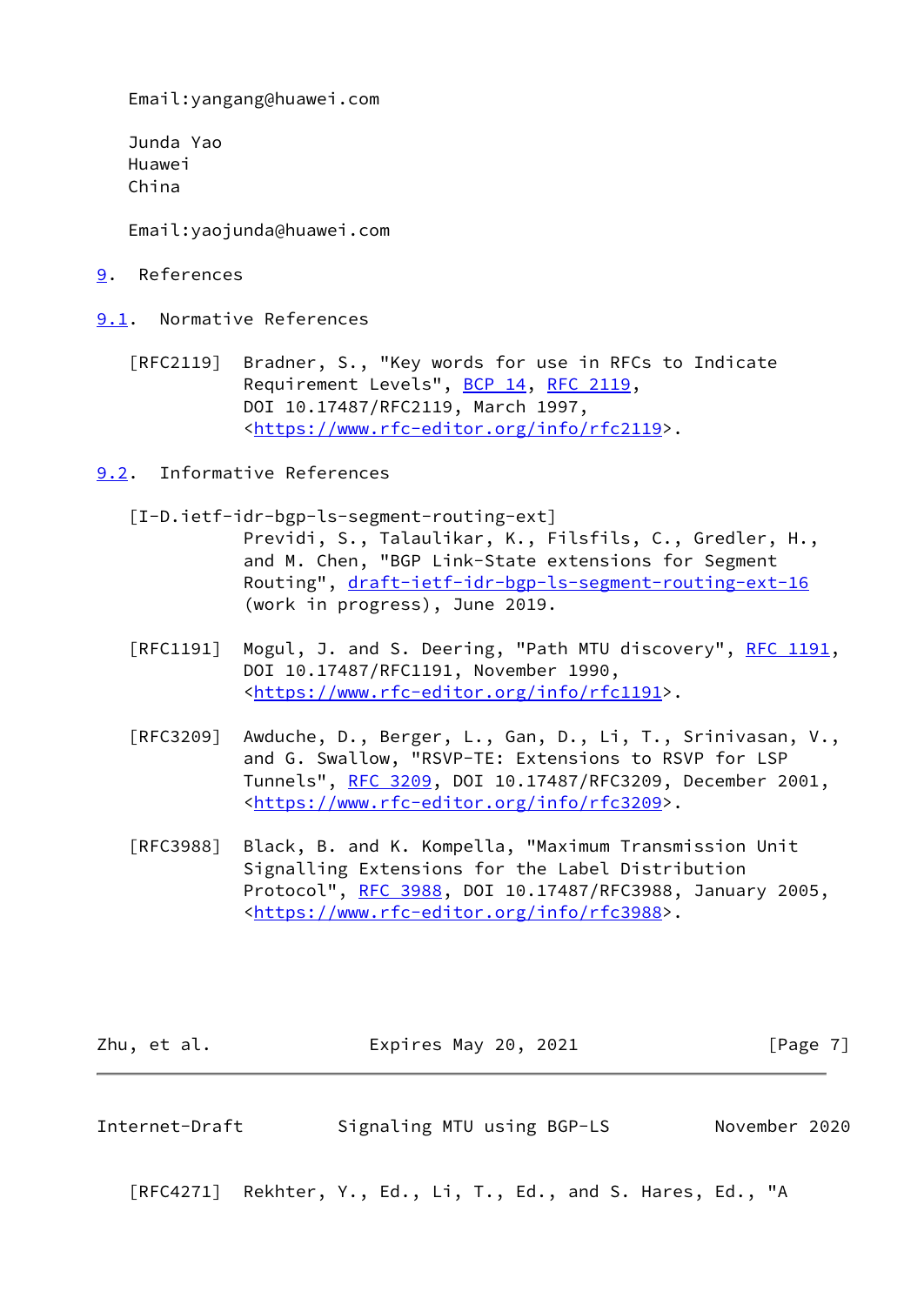Border Gateway Protocol 4 (BGP-4)", [RFC 4271,](https://datatracker.ietf.org/doc/pdf/rfc4271) DOI 10.17487/RFC4271, January 2006, <[https://www.rfc-editor.org/info/rfc4271>](https://www.rfc-editor.org/info/rfc4271).

- [RFC4821] Mathis, M. and J. Heffner, "Packetization Layer Path MTU Discovery", [RFC 4821,](https://datatracker.ietf.org/doc/pdf/rfc4821) DOI 10.17487/RFC4821, March 2007, <[https://www.rfc-editor.org/info/rfc4821>](https://www.rfc-editor.org/info/rfc4821).
- [RFC7176] Eastlake 3rd, D., Senevirathne, T., Ghanwani, A., Dutt, D., and A. Banerjee, "Transparent Interconnection of Lots of Links (TRILL) Use of IS-IS", [RFC 7176,](https://datatracker.ietf.org/doc/pdf/rfc7176) DOI 10.17487/RFC7176, May 2014, <[https://www.rfc-editor.org/info/rfc7176>](https://www.rfc-editor.org/info/rfc7176).
- [RFC7752] Gredler, H., Ed., Medved, J., Previdi, S., Farrel, A., and S. Ray, "North-Bound Distribution of Link-State and Traffic Engineering (TE) Information Using BGP", [RFC 7752,](https://datatracker.ietf.org/doc/pdf/rfc7752) DOI 10.17487/RFC7752, March 2016, <[https://www.rfc-editor.org/info/rfc7752>](https://www.rfc-editor.org/info/rfc7752).
- [RFC8201] McCann, J., Deering, S., Mogul, J., and R. Hinden, Ed., "Path MTU Discovery for IP version 6", STD 87, [RFC 8201](https://datatracker.ietf.org/doc/pdf/rfc8201), DOI 10.17487/RFC8201, July 2017, <[https://www.rfc-editor.org/info/rfc8201>](https://www.rfc-editor.org/info/rfc8201).
- [RFC8402] Filsfils, C., Ed., Previdi, S., Ed., Ginsberg, L., Decraene, B., Litkowski, S., and R. Shakir, "Segment Routing Architecture", [RFC 8402](https://datatracker.ietf.org/doc/pdf/rfc8402), DOI 10.17487/RFC8402, July 2018, <<https://www.rfc-editor.org/info/rfc8402>>.
- [RFC8660] Bashandy, A., Ed., Filsfils, C., Ed., Previdi, S., Decraene, B., Litkowski, S., and R. Shakir, "Segment Routing with the MPLS Data Plane", [RFC 8660](https://datatracker.ietf.org/doc/pdf/rfc8660), DOI 10.17487/RFC8660, December 2019, <[https://www.rfc-editor.org/info/rfc8660>](https://www.rfc-editor.org/info/rfc8660).
- [RFC8754] Filsfils, C., Ed., Dukes, D., Ed., Previdi, S., Leddy, J., Matsushima, S., and D. Voyer, "IPv6 Segment Routing Header (SRH)", [RFC 8754,](https://datatracker.ietf.org/doc/pdf/rfc8754) DOI 10.17487/RFC8754, March 2020, <[https://www.rfc-editor.org/info/rfc8754>](https://www.rfc-editor.org/info/rfc8754).

Authors' Addresses